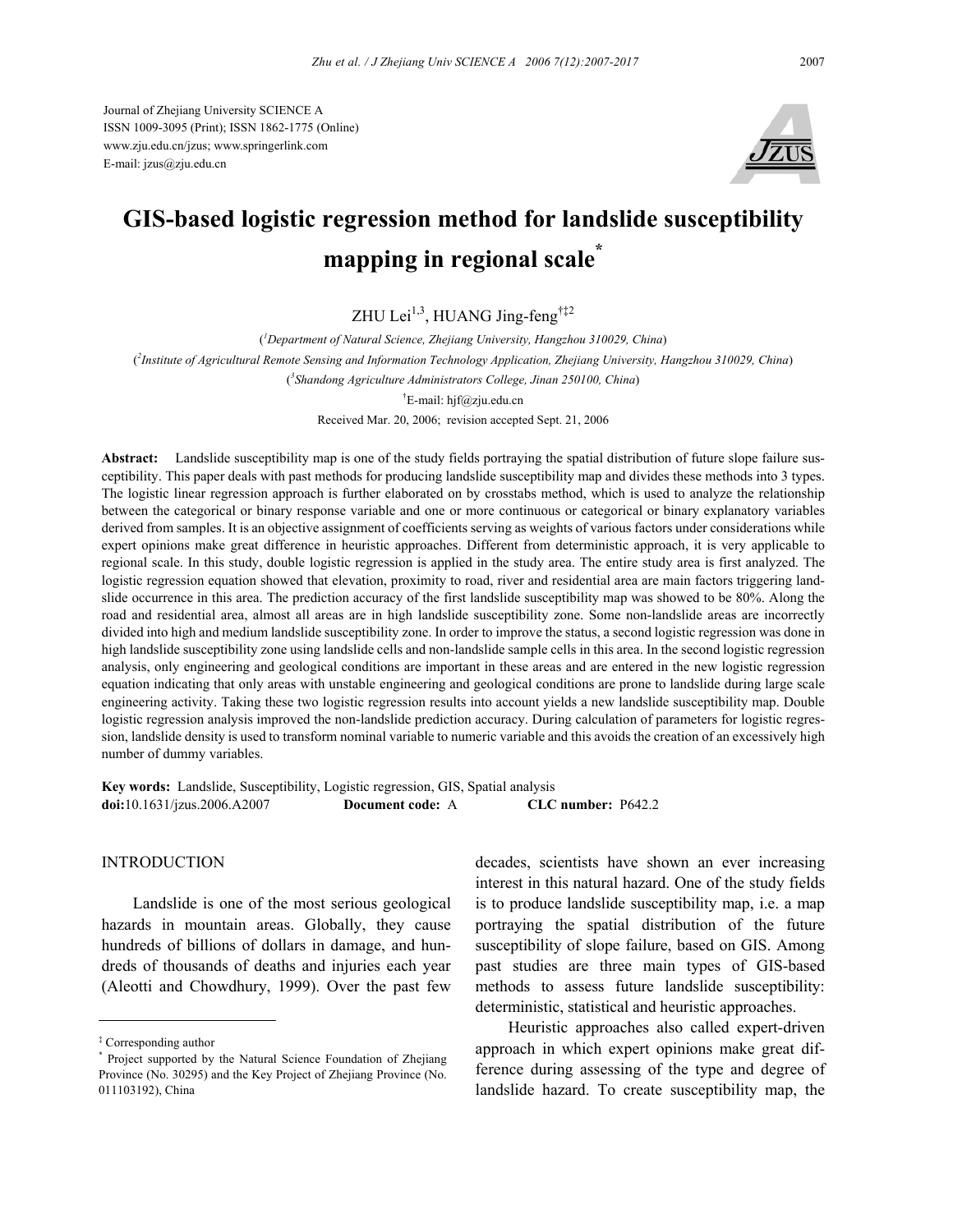direct mapping method is to identify regions susceptible to slope failure by comparing detailed geological and geomorphological properties with those of landslide sites while indirect mapping method integrates many factors and weighs the importance of different variable using subjective decision rules, based on the experience of geoscientists involved. There are a variety of subjective decision rules and most commonly used one being the analytic hierarchy process (AHP) of Saaty (1980) and weighted linear combination (WLC) (Barredo *et al*., 2000; Ayalew and Yamagishi, 2004; Ayalew *et al*., 2004).

Deterministic and statistical methods are quantitative approaches based on numerical expressions of the relationship between controlling factors and landslides. Deterministic approach, based on stability models, is also called geotechnical process model. This method is very useful for mapping hazard in regional scale, for instance for some construction purposes (Barredo *et al*., 2000). In view of the need for detailed and exhaustive geotechnical and groundwater data, this method is often effective for creating a small map in small areas.

Another quantitative approach, statistical method is more objective for mixing a little expert opinion. Significant factors associated with landslide occurrence are analyzed and ranked by statistics or theory such as chi-square test, bayesin, cumulative frequency (Gritzner *et al*., 2001) and other model. Then landslide susceptibility mapping, one way of landslide prediction, can be obtained based on GIS technology. Landslide susceptibility mapping uses either multivariate or bivariate statistical approaches to analyze the historical link between landslide-controlling factors and the distribution of landslides (Guzzetti *et al*., 1999). Bivariate statistical analyses (BSA) involve the idea of comparing a landslide inventory map with maps of landslide influencing parameters in order to rank the corresponding classes according to their role in landslide formation (Ayalew and Yamagishi, 2005). The most used statistical techniques are clearly the multivariate ones, especially linear logistic regression, and discriminate analysis (Clerici *et al*., 2002). Logistic linear regression is further elaborated on by crosstabs method, which is used to analyze categorical data. It describes the relationship between the categorical or binary response variable and one or more continuous

or categorical or binary explanatory variables derived from samples and yields the coefficient for each variable. These coefficients serve as weights in an algorithm which can be used in the GIS database to produce a map depicting the probability of landslide occurrence (Dai and Lee, 2002). The independent variables in this model can have value of 0 and 1 representing the absence and presence of landslide cells or sites, model outcome between 0 and 1 shows the susceptibility of landslide. This method is very suitable for landslide prediction and papers using GIS based logistic linear regression method to study landslide problem and assess future landslide probability have been published (Dai and Lee, 2002; Tasser *et al*., 2003; Ohlmacher and Davis, 2003; Yesilnacar and Topal, 2005; Ayalew and Yamagishi, 2005; Beguería, 2006).

Another statistical method, ANNS, has been applied to the study of landslides, with reference to the indirect determination of the triggering parameters (Yesilnacar and Topal, 2005; Gómez and Kavzoglu, 2005) and also to landslide susceptibility mapping, with physical terrain factors (Lee *et al*., 2001). This method is introduced for two reasons. First, it allows a black box model which starts from the database containing the variables of that particular process and assuming that the user does not have any statistical background to find out the multicollinearity problem. The second assumption is that superiority of intelligent systems increases as the dimensionality and/or nonlinearity of the problem increases, which is when traditional regression techniques often fail to produce accurate approximation (Yesilnacar and Topal, 2005).

This paper aims at using GIS database to create logistic multiple regression equations and obtain realistic susceptibility map of potential landslide hazards.

# STUDY AREA

Chun'an County located in the west of Zhejiang Province in China  $(29°11'~30°02' N, 118°21'~$ 119°20′ E), covers an area of 442717 ha. The Xin'an River, the upper reach of the Qiantang River, flows through this county and its neighbor county, Jiande. It is blocked by a big dam within Jiande County which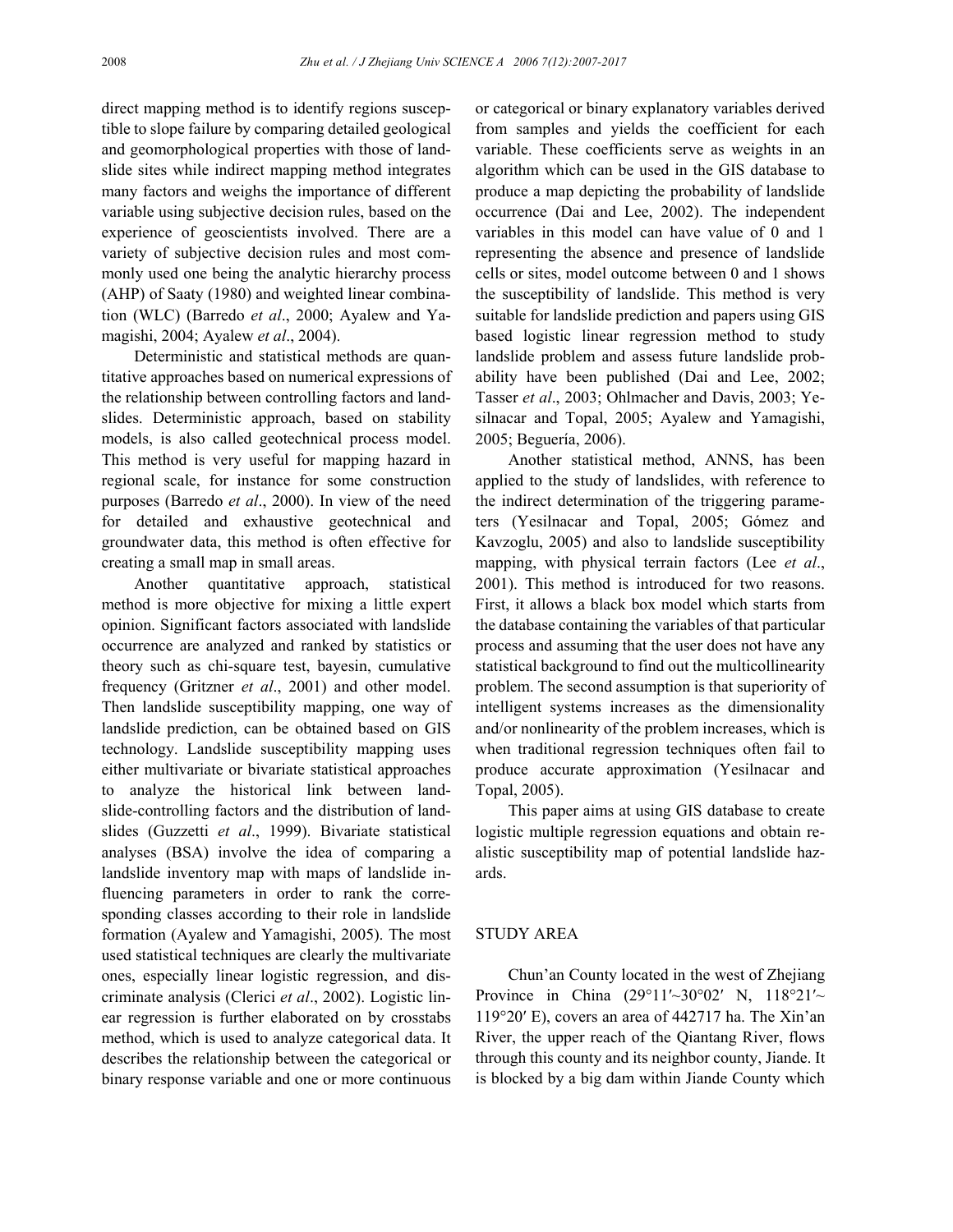is the dam for the Xin'an River reservoir and power station. The reservoir boasts 1078 islets, hence the name 1000-Islet Lake. This 573-km<sup>2</sup> lake, over 100 m in depth, is 109 times the size of West Lake in Hangzhou. Nowadays, with numerous tourist attractions, the scenery in 1000-Islet Lake is especially enchanting.



**Fig.1 The location of study area in Zhejiang Province of China**

### **Geography summary**

In this area, most hills are about 1000 m high. The highest is 1523 m and the extended foothill inclining from circumjacent to inter space is below 400 m. With long-term exogenic force of tectonic movement, tight complex folds and fractures are formed inclining from north-east to south-west and take on a series of stripped mountains and foothills in physiognomy. The tectonic pack is of Yang meta-platform Qiantang fold zone of Yang meta-platform, stratum developed well and exposed completely. Tectonic pack is from Pt<sub>3</sub>s of Sinian Period to Quaternary Period of Cenozoic Era except for middle and lower Devonian series, upper Permian series, Triassic series, lower Jurassic series, Cretaceous period and Tertiary Period, especially for lower Paleozoic Era. Rolling country is constituted of flag mudstone, siliceous stone of Ordovician Period and in some part of pelitic limestone of Cambrian Period. The tectonic, rock crushed and weathering resistance is very weak. This is one causative reason for the geological hazard.

This area is in the north of subtropical monsoon climate. It is warm and humid, four seasons distinctly account for the obvious climate difference. Average annual rainfall is 1720 mm. March and April rains occur at high frequency but low intensity. In the flood

season from May to July, rainfall is concentrated at high intensity, especially in June. Rainstorm and super rainstorm are other causative reasons for the geological hazard mainly of landslide in Chun'an County.

#### **Landslides**

Geological hazard, especially landslide distributed all over the county. According to the geological survey of Land Management Bureau of Zhejiang Province in 2002, there were 200 landslides and 146 latent landslides. The work was accomplished during all-around field survey in the area seriously affected by landslide. In other areas, the landslide was found by inquiry and validation on the spot. Latent landslides here refer to those areas of mass movement and show obvious evidence of landslide. For example, there is camber tension crack at the top of these areas and sink or rise in the central and lower section. Trees become crooked and most walls are ruptured. The geological setting of this area is unstable but landslide has not occurred. There is great latent threat and landslide is prone to happen when the area is subject to rainstorm or other engineering action.

Among 200 landslides that occurred in past half century, more than 150 landslides occurred in latest ten years. Almost all the landslides in Chun'an are earth slides. Only 6 landslides is rock slide, with gliding mass made up of mudstone, siltstone and bedrock debris. But the area of these rock slides is small. According to the geological survey work in 2002, the length of 70% landslides and the width of 80% landslides recorded were less than 30 m. So each landslide can be assumed to be a single 30 m pixel in the grid layer. The pixel in the center of the landslide site recorded is taken into account to collect factors influencing landslide.

## DATA AND METHODS

In order to assess differential incidence of every predisposing factor to landslide and assess the landslide susceptibility, maps of the various factors contributing to the initiation of landslides were constructed in ARC/INFO 9. The factors considered were elevation, slope, aspect, pro-curvature (the curvature of the surface in the direction of slope), plan-curvature (the curvature of the surface perpen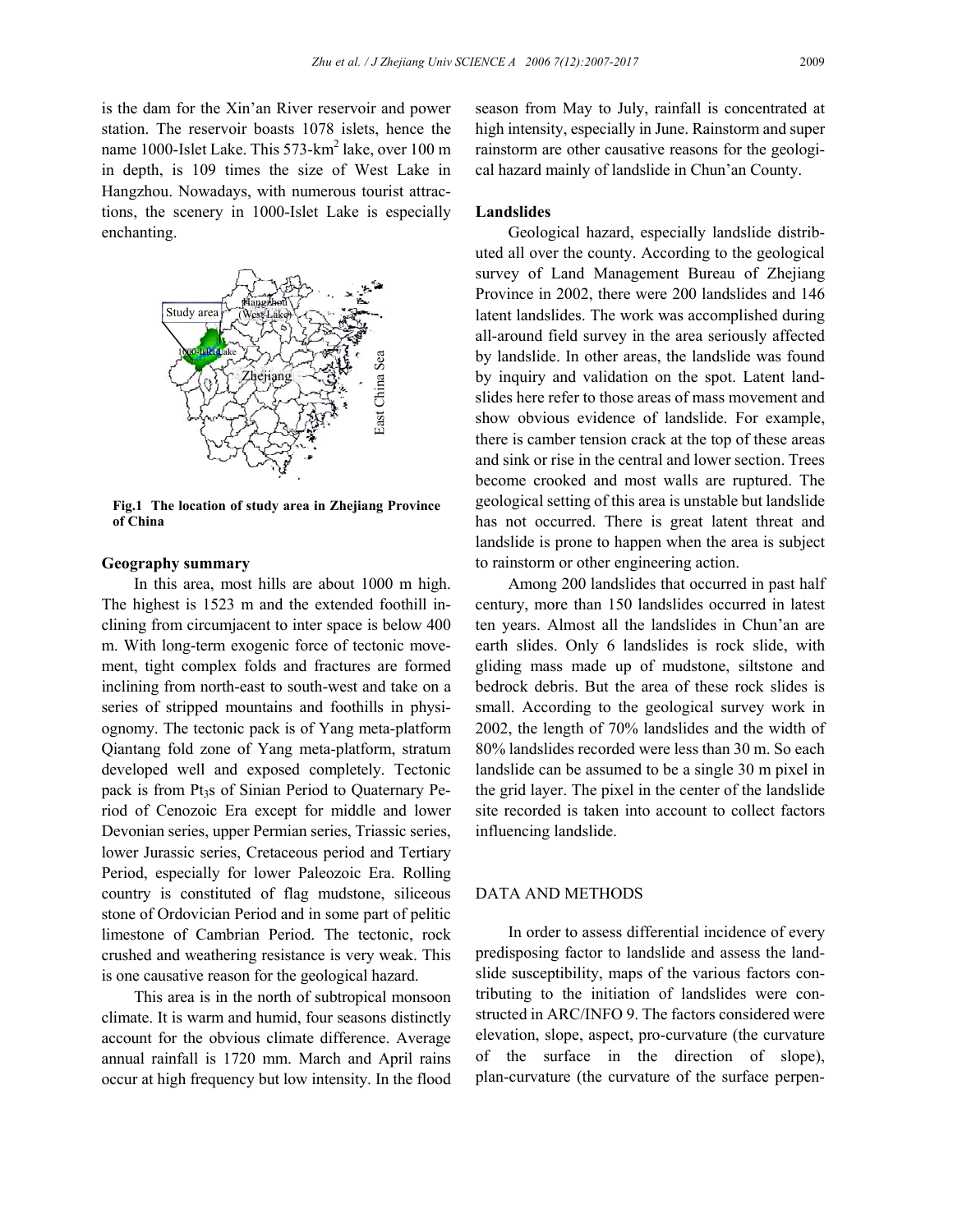dicular to the slope direction, referred to as the planform curvature), distance to river, fault, drainge line, residential area, road and digging, land use type, soil type, engineering and geological conditions.

# **Geomorphological factor**

Surface topography by controlling flow sources, flow direction and soil moisture concentration, is an important factor limiting the density and spatial extent of landslides (Ayalew and Yamagishi, 2005). So it is necessary to use DEM to get some geomorphological information such as elevation, slope, aspect, plan-curvature and pro-curvature. DEM is used to get the 1:10000 topographical map with 25 m contour interval by spatial interpolation. The cell size of DEM is 30 m.

# **Engineering and geological conditions**

Engineering and geological conditions are other important causative factors for landslide when there is external force such as slope undercutting. Here, petrofabric is used to represent different engineering and geological conditions (Fig.2). Considering different geology, 19 petrofabrics were divided including three petrofabrics in river valley plain region and 16 petrofabrics in hilly and rolling area (Table 1).

| Petrofabrics<br>codes | Petrofabrics types                                                                                                                                                 | Stratum included<br>(stratum code)                                                                                                                                    |
|-----------------------|--------------------------------------------------------------------------------------------------------------------------------------------------------------------|-----------------------------------------------------------------------------------------------------------------------------------------------------------------------|
| <b>ST</b>             | Petrofabrics mainly of incompact sandy soil and sub sandy soil                                                                                                     | $Q_hy^{al}$ , $Q_{hy}$ , $Q_3$ , $Q_1$                                                                                                                                |
| <b>LT</b>             | Petrofabrics mainly of incompact gravel, gravelly and sandy soil                                                                                                   | $Q_4y^{al}$ , $Q_3s^{pal}$ , $Q_4$ <sup>al</sup>                                                                                                                      |
| Sfn                   | Petrofabrics mainly interlaced with soft and rigid medium-bedded and<br>thin-bedded mudstone, siltstone, sandy stone                                               | $K_1h$ , J <sub>2</sub> m, J <sub>2</sub> y, S <sub>2</sub> k, S <sub>1</sub> d (S <sub>1</sub> h), S <sub>1</sub> a<br>$(S_1x)$ , $O_3w$ $(O_3y)$ , $O_3c$ $(O_3yq)$ |
| Sfy                   | Petrofabrics mainly interlaced with soft and rigid medium-bedded and<br>thin-bedded mudstone, siltstone, shale and siliceous shale                                 | $P_2l$ , $P_1d$ , $\epsilon_2y$ , $\epsilon_1h$                                                                                                                       |
| Sfg                   | Petrofabrics mainly of semi-compact medium-bedded and thin-bedded<br>calcareous mudstone and mudstone                                                              | $O_1n$ , $O_1y$                                                                                                                                                       |
| Scc                   | Petrofabrics mainly of semi-compact medium-bedded and thick-bedded<br>quartzose sandstone, carbonaceous shale, mudstone                                            | $C_1y, D_3z, P_1x, P_1l$                                                                                                                                              |
| Tch                   | Petrofabrics mainly of semi-compact medium-bedded and thick-bedded<br>crystallinoclastic rock, pelitic limestone                                                   | $\epsilon_3$ x, $\epsilon_3$ h                                                                                                                                        |
| Sff                   | Petrofabrics mainly of semi-compact medium-bedded and thick-bedded<br>sandy mudstone, post stone tuffaceous siltstone                                              | $Z_1n (Z_1l), Z_1x (Z_1z)$                                                                                                                                            |
| Tcb                   | Petrofabrics mainly of compact medium-bedded and thick-bedded lime-<br>stone, dolomitic limestone and dolomite                                                     | $C_3c$ , $C_2h$ , $C_2l$ , $\epsilon_1d$                                                                                                                              |
| Sfx                   | Petrofabrics mainly of compact and semi-compact medium-bedded and<br>thick-bedded calcareous mudstone and mudstone                                                 | $O_3s$ , $O_3h$ , $O_2y$ , $O_2h$                                                                                                                                     |
| Scn                   | Petrofabrics mainly of compact and semi-compact block conglomerate,<br>silt mudstone, siltstone, fine sand with pebble                                             | $K_2 j$                                                                                                                                                               |
| Scs                   | Petrofabrics mainly of compact and semi-compact medium-bedded and<br>thick-bedded quartzose sandstone, siltstone, sandy dolomite and silicalite                    | $Z_2$ dy, $Z_2$ p, $Z_2$ b, $Z_2$ d                                                                                                                                   |
| <b>Byy</b>            | Petrofabrics mainly of compact and semi-compact medium-bedded and<br>thick-bedded compact and semi-compact epizonal sand rock, epizonal<br>rhyolite, epizonal tuff | $Pt_3S$ , $Pt_3h$ , $Pt_3I$                                                                                                                                           |
| Scl                   | Petrofabrics mainly of compact medium-bedded and thick-bedded block<br>quartzose sandstone and sand rock                                                           | $D_3x, S_3t$                                                                                                                                                          |
| Hin                   | Petrofabrics mainly of compact medium-bedded and thick-bedded block<br>rhyolite and tuff                                                                           | $J_3h, J_3l, J_3s$                                                                                                                                                    |
| Qg                    | Eugeogenous acidite rock petrofabrics mainly of compact block granite                                                                                              |                                                                                                                                                                       |
| Qd                    | Intermediate rock petrofabrics mainly of compact block diorite                                                                                                     |                                                                                                                                                                       |
| Rr                    | Acidite petrofabrics mainly of compact block rhyolite                                                                                                              |                                                                                                                                                                       |
| Rb                    | Basic rock petrofabrics mainly of compact block basalt                                                                                                             |                                                                                                                                                                       |

**Table 1 Petrofabrics representing different engineering and geological condition**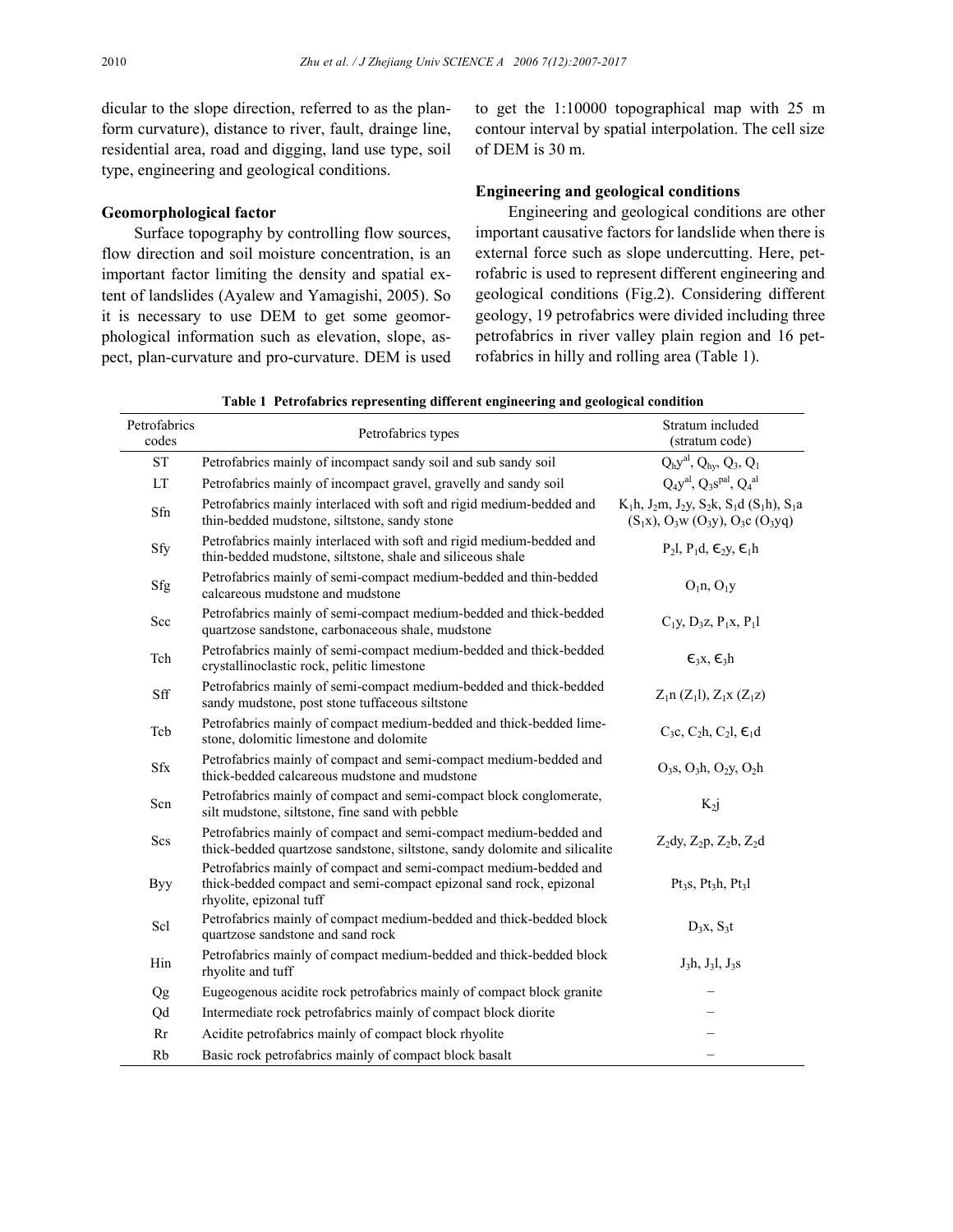

**Fig.2 Engineering and geological map of study area**

#### **Land use and soil type**

Extensive investigations showed that land-use cover or vegetation cover, especially of a woody type with strong and large root systems, helps to improve the stability of slopes (Gray and Leiser, 1982; Greenway, 1987). A 1:10000 land use map for the study area is used for analysis. It is the fruit of land use detailed field survey based on the interpretation of SPOT images with verification of field checking by the Information Center of Land Management Bureau in Zhejiang. This work lasted for two years from 2003 to 2005. The land use map and data were checked and accepted by Land Management Bureau of Chun'an County and Zhejiang Province and the precision of this map can meet this study. According to this map, there are more than 30 land use types in this area. For the purpose of this study, they are simplified into 8 categories (Fig.3): (1) farm land; (2) forestland with vegetation cover of more than 50%; (3) developed land including buildings, roads and irrigation establishment; (4) sparsely grassed land on rock outcropdominated areas; (5) bare land; (6) water such as river, pond, bottomland and reservoirs; (7) land with vegetation cover of less than 50%; (8) other undeveloped land. For the increased development of Chun'an economy, land use types were changed from time to time in the past several decades. So it should be noted that land use type is considered to be only estimates.



**Fig.3 Land use map of study area**

Most landslides in Chun'an are earth slides. Soil depth, texture and moisture may be other factors contributing to the initiation of landslides. The soil survey was completed in 1985 and the scale was 1:50000. Here, 14 soil types were taken as analysis data (Fig.4): (1) dry calcium purple sand; (2) dry red earth; (3) dry yellow-red earth; (4) dry eroded red earth; (5) dry limestone soil; (6) yellow earth; (7) mountain calcium purple sand; (8) mountain red earth; (9) mountain yellow-red earth; (10) mountain eroded red earth; (11) mountain limestone soil; (12) gleyed paddy soil; (13) percogenic paddy soil; (14) hydragric paddy soil.

All these datasets in vector format (coverage of ARC/INFO 9) mentioned above were converted into raster format (grid of ARC/INFO 9).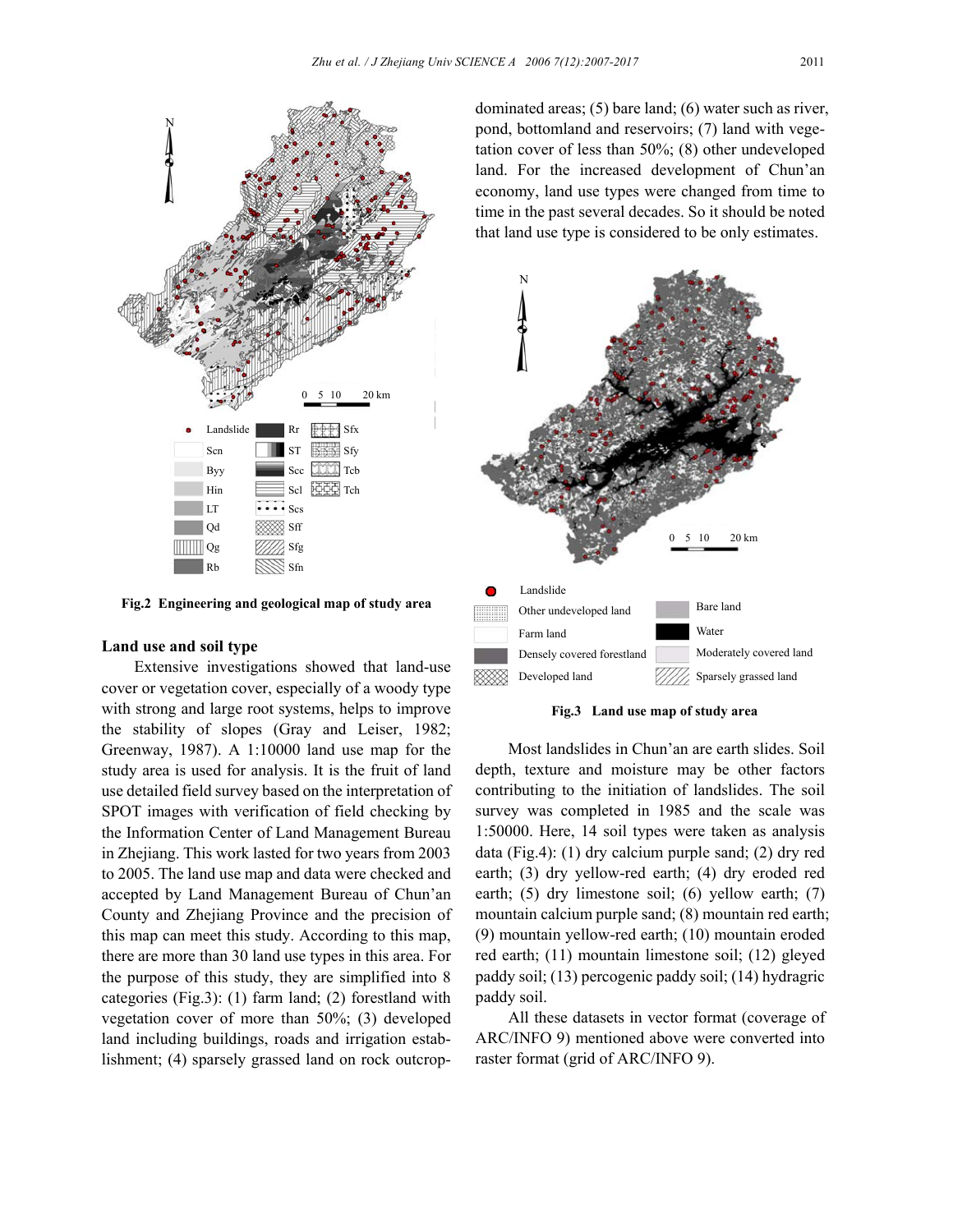

**Fig.4 Soil map of study area**

## **The distance to river or fault**

It was assumed that the intermittent flow regime of the streams and gullies in the basin involved remarkable erosive processes, which, in turn, are the cause of intense, superficial mass wasting phenomena in areas adjacent to drainage channels (Barredo *et al*., 2000). Besides, river or streams may induce failure of the banks due to slope undercutting. In this study, river map is offered by Water Conservancy Department of Chun'an County and primary rivers and rivulets are included.

Distance from direct faults and the thrusts faults are also main causative reasons for landslides in that the presence of these tectonic structures breaks the rock mass reducing its strength (Donati and Turrini, 2002). Fault lines were derived from 1:50000 scale geology maps.

#### **Some anthropogenic factors**

Road-cuts are usually sites of anthropologically induced instability. It is the same as slope undercutting by house. Fig.5 shows that most landslides are

near to road and residential area in this study area. What is more, analysis was carried out to assess the influence of drainge lines on landslide occurrence (Dai and Lee, 2002). For these reasons, proximity to road, house and drainage line are also considered as parameter in the logistic regression model. The road, residential area and drainage line are all extracted from land use map, the resulting map of land use detailed survey in 2004.



**Fig.5 Road, residential area and landslide distribution** 

Mining can also undercut the slope and reduce the strength of rock mass. There are 129 diggings in this area with the location recorded by mining survey. So the distance of landslides to diggings is also calculated to be involved in the model. When calculating distance, search radius is 10000 m.

#### **Logistic regression model**

As the dependent variable is dichotomous and the relationship between the dependent variable and independent variables is nonlinear, logistic multiple regression model was constructed based on the physical parameters defined above.

When using logistic regression model, an issue is how many samples should appropriately be taken to create dependent variables. Literature showed that there are mainly 3 types in practice. First one is using data from all over the study area, which undoubtedly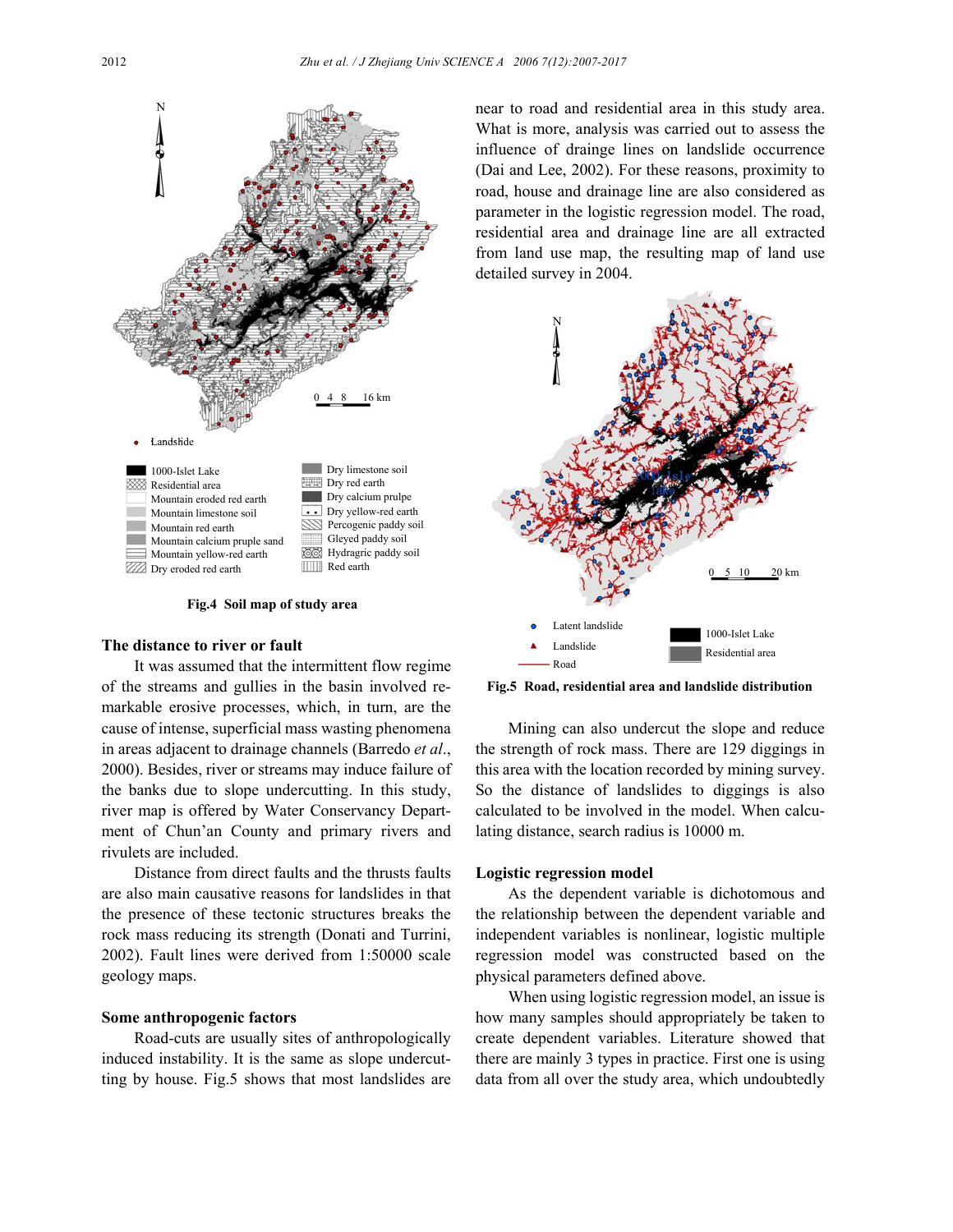leads to unequal proportions of landslide and non-landslide pixels (Ohlmacher and Davis, 2003; Guzzetti *et al*., 1999). Large volume of data is included in this method. Second method is using all the landslide pixels and equal non-landslide pixels. This may decrease data number and eliminate bias in the sampling process. But the model constructed and validated using the same landslide data may reduce the reliability. Yesilnacar and Topal (2005) used the total number of landslide pixel and randomly selected cells from landslide free areas, with these data divided into six different training datasets with the accuracy percentage being used to determine which datasets will work well in the logistic model. The most reasonable method is to divide landslide pixels into two parts: training data and test data. There are also two cases of this method. For example, Atkinson and Massari (1998) used unequal pixels while Dai and Lee (2002) used equal proportion of landslide and non-landslide pixels.

As for this area, the number of landslide pixels is comparatively little for the area of each landslide is small. All the pixels should be taken into account to increase the accuracy. In order to decrease the effect of unequal proportion of landslide and non-landslide pixels, equal number of non-landslide pixels is randomly selected from free landslide area.

Another issue in this study is the disposal of nominal variables such as land use type, soil type and engineering and geological type. The conversion of parameters from nominal to numeric can be done through the creation of dummy variables or by coding and ranking the classes based on the relative percentage of the area affected by landslides (Yesilnacar and Topal, 2005). Here, the landslide density is used to transform land use, soil and engineering and geological nominal variable to numeric variable. It avoids the creation of an excessively high number of dummy variables and allows consideration of the so-called "previous knowledge" of landslide susceptibility (Carrara, 1983). This is the formula to calculate the densities:

*Densiti* = 
$$
(B_i / A_i) / \sum_{i=1}^{N} (B_i / A_i)
$$
, (1)

where  $A_i$  is the area of *i*th type of a certain parameter;  $B_i$  is landslide area of *i*th type of a certain parameter; *N* is the type number of a certain parameter.

Then a certain parameter map was compared with the landslide inventory map to calculate landslide densities based on Eq.(1). Then the parameters of landslide and non-landslide sample points are calculated; Table 2 shows the descriptive statistics of

Parameters Range Minimum Maximum Mean Median Std. deviation Variance Skewness Kurtosis (pixels) 1 0 1 0 1 0 1 0 1 0 1 0 1 0 1 0 1 0 Dem 680 1029 116 111 796 1140 261 412 203 359 145 221 21108 48658 1.5 0.9 2.0 0.7 Slope 43.3 77.5 0.0 0.0 43.3 77.5 16.4 23.6 17.3 23.9 11.2 12.0 125.1 144.7 0.1 0.1 −0.9 1.1 Aspect 359 361 −1.0 −1.0 358 360 164 167 160 159 104 104 10823 10735 0.0 0.2 −1.1 −1.0 Pro-curvature 5.8 9.6 −2.9 −6.6 2.9 3.1 0.2 0.0 0.0 0.0 0.8 1.0 0.7 1.0 0.1 −1.6 3.2 11.7 Plan-curvature 4.1 22.3 −1.5 −2.3 2.6 20.0 0.1 0.1 0.0 0.0 0.6 1.6 0.3 2.7 1.2 9.1 4.3 109 Landslide density of extractional density of 0.5 0.5 0 0 0.5 0.5 0.1 0.1 0.1 0.1 0.1 0.1 0.0 0.0 4.2 6.4 17.4 51.6 Landslide density of soil type 0.3 0.2 0.0 0.0 0.3 0.2 0.1 0.1 0.1 0.1 0.0 0.0 0.0 0.0 1.1 −0.7 3.4 2.5 Landslide density of Landshide defisity of 0.3 0.3 0.0 0.0 0.3 0.3 0.2 0.3 0.3 0.3 0.2 0.1 0.0 0.0 −0.3 −1.2 −1.8 −0.6 compared to a Distance to road 2436 4232 0.1 3.4 2436 4235 205 704 98.4 572 311 626 96898 391792 4.0 2.3 21.6 8.3 Distance to river 5227 4268 0.8 1.5 5228 4269 495 935 234 798 723 706 522109 499043 3.1 1.4 12.5 3.2 Distance to residential area 1373 2489 0.2 4.8 1373 2494 129 668 66.4 621 191 453 36346 205126 3.4 1.2 14.2 1.8 Distance to fault 5744 4887 4.1 1.5 5749 4888 906 1088 512 801 1023 1007 1045402 1013691 2.1 1.4 5.4 2.0 Distance to digging 9875 9951 126 49 10000 10000 4627 5129 3582 4659 3320 2947 11019947 8686526 0.5 0.3 −1.3 −1.1

Distance to drainge 2207 2501 2.5 4.0 2210 2505 317 396 157 305 400.0 386 159957 149112 2.5 2.4 7.2 7.8 line

**Table 2 Descriptive statistics of parameters of landslides and non-landslides** 

1 refers to landslides and 0 refers to non-landslides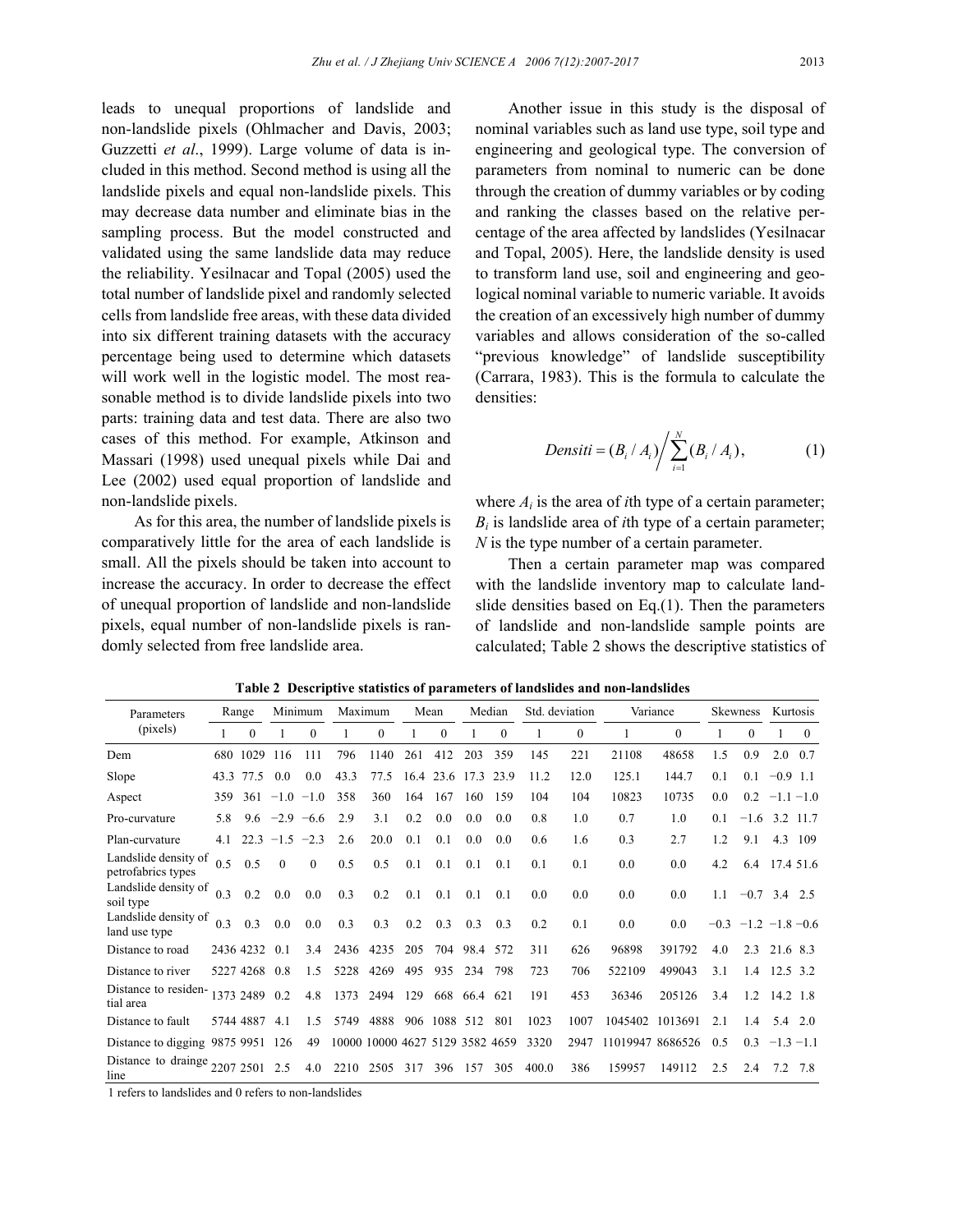every parameter with the One-sample Kolmogorov-Smirnov test indicating that none of data list except slope and aspect is close to normal distribution.

So it is evident that both the multiple regression method and discriminant analysis do not work well in this case. Also, test for two independent samples shows the difference of landslide and non-landslide data of every parameter. Significant of aspect, pro-curvature and plan-curvature is more than 0.05 showing that these three parameters of landslide and non-landslide data list show little difference. So the value of independent variables besides these three parameters and its respective binary value on landslide and non-landslide sample points are exported as ASSII file from GIS software and analyzed in SPSS to construct best logistic regression equation.

# RESULTS AND DISCUSSION

Forward stepwise logistic regression was used to analyze data. This method begins with no stepwise terms in the model. At each step, the most significant term is added to the model until none of the stepwise terms left out of the model would have a statistically significant contribution if added to the model. After the forward stepwise logistic regression analysis, variables such as distance to road, distance to river, distance to residential area and elevation were selected for being statistically significant. The overall model statistics of the regression conducted in this study using SPSS is shown in Table 3.

**Table 3 The overall statistics of the logistic regression model involved 4 variables** 

| Hosmer-Lemeshow test |    |          |                        |       | $-2\log$ Cox and Nagelkerke |  |
|----------------------|----|----------|------------------------|-------|-----------------------------|--|
| chi-square           |    | $df$ sig | likelihood Snell $R^2$ |       |                             |  |
| 12.581               | 8. | 0.13     | 405.38                 | 0.309 | 0.413                       |  |

Hosmer-Lemeshow test showed that the goodness of fit of the equation can be accepted because the significance of chi-square is larger than 0.05. The value of Cox and Snell  $R^2$  and Nagelkerke  $R^2$  showed that the independent variables can explain the dependent variables in a way. Besides, the predicted accuracy for landslide is 88% and for non-landslide is 80%; the overall predicted accuracy is 84%.

Though overall statistics of the model is good,

variables such as slope, distance to fault, engineering and geological conditions that are generally accepted as important triggering factors were not included in the model. There may be many reasons. Collinearity is one possible reason. Tolerance and the variance inflation factor are two important indexes for multicollinearity diagnosis. Tolerance smaller than 0.2 is one indicator for multicollinearity and smaller than 0.1 means that there is serious multicollinerarity between independent variables (Menard, 1995). The smallest tolerance being larger than 0.5 in this study (Table 4) showed that there is little multicollinearity between independent factors. Variance inflation factor (VIF) is another index the reciprocal of tolerance index.

|           | Table 4 The multicollinearity diagnosis indexes for |  |  |
|-----------|-----------------------------------------------------|--|--|
| variables |                                                     |  |  |

| Independent variables                   | Tolerance | VIF    |
|-----------------------------------------|-----------|--------|
| Slope                                   | 0.7348    | 1.3610 |
| Aspect                                  | 0.9499    | 1.0528 |
| Pro-curvature                           | 0.7019    | 1.4247 |
| Plan-curvature                          | 0.6599    | 1.5153 |
| Distance to road                        | 0.5486    | 1.8228 |
| Distance to river                       | 0.8505    | 1.1757 |
| Distance to residential area            | 0.5490    | 1 8214 |
| Distance to fault                       | 0.9336    | 1.0711 |
| Distance to drainge line                | 0.8460    | 1.1820 |
| Distance to digging                     | 0.9367    | 1.0675 |
| Landslide density of petrofabrics types | 0.9518    | 1.0507 |
| Landslide density of soil type          | 0.8947    | 1.1176 |
| Landslide density of land use type      | 0.9019    | 1.1088 |

As the geological survey work is not from image interpretation, some of the landslides in the remote mountains and far from road or residential area may be missed. This may lead to deviation of training data in a way and is one kind of input noise. It may be one causative reason for those factors such as slope, distance to fault being not involved in the equation. So landslide survey should be developed using remote sensing technology in other area and in later work in this area.

In order to improve the prediction veracity and as best as we can to decrease the effect of possible survey mistakes, 7 significant variables are used to construct the logistic regression equation using forced entry terms. Besides 4 parameters statistically sig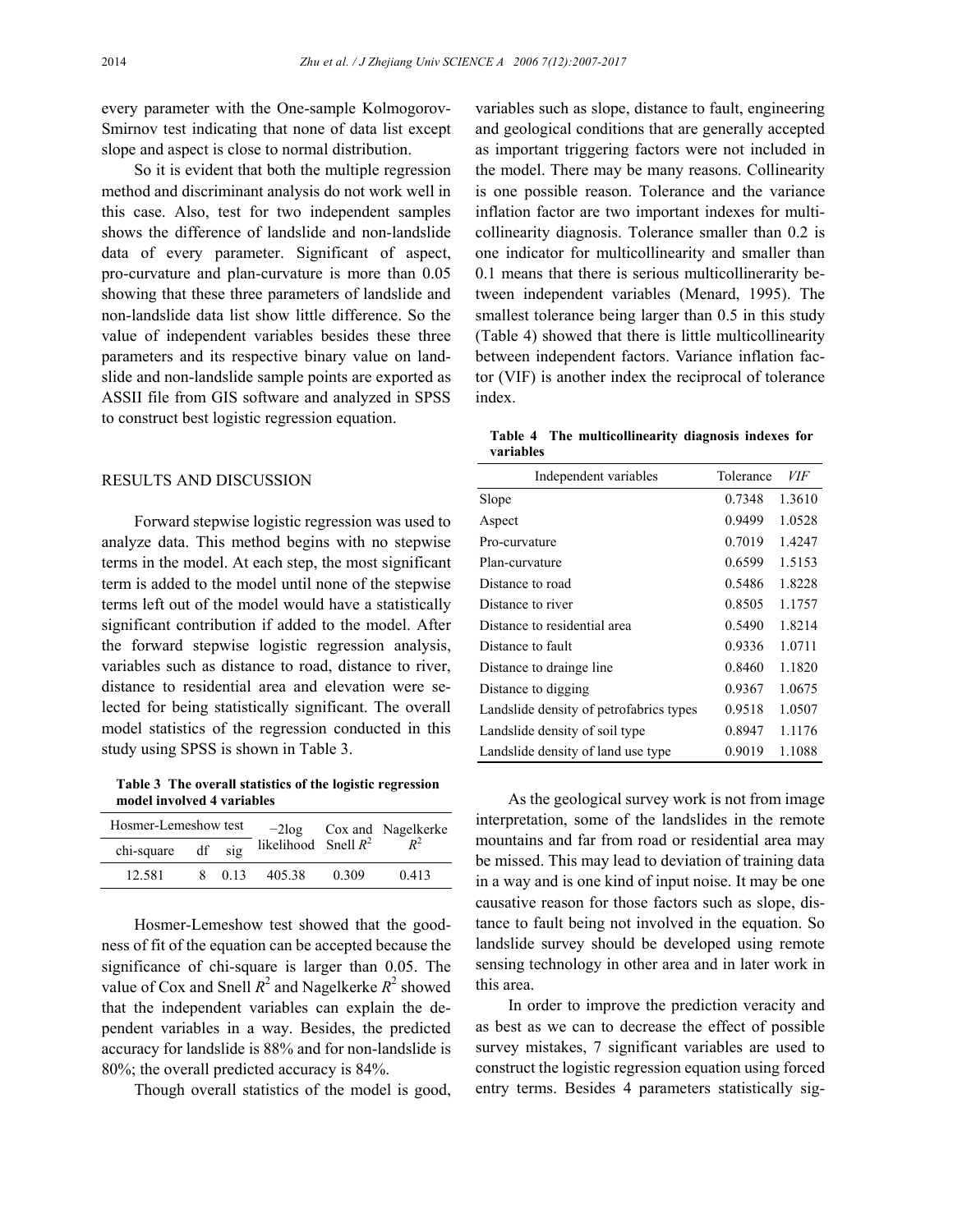nificant, 3 parameters generally considered as important are also included in the equation. Using this equation, the predicted accuracy for landslide is 89.9% and for non-landslide is 81%. The prediction

accuracy is increased from 84% to 85.5% although goodness of fit is decreased. Table 5 is some statistic of the new equation and the equation is as follows:

*f*(*x*)=ln(*p*/(1−*p*))=2.694199+0.004957*S* −0.000916*d*ro−0.000551*d*ri−0.005799*d*ra −0.000112*d*f+2.862699*C*−0.001134*E*, (2)

where *p* is the landslide probability; *S* is the slope;  $d_{\text{ro}}$ is the distance to road;  $d_{ri}$  is the distance to river;  $d_{ra}$  is the distance to residential area;  $d_f$  is the distance to fault; *C* is the engineering and geological condition; *E* is the elevation.

**Table 5 The overall statistics of the logistic regression model involved 7 variables** 

| Hosmer-Lemeshow test |  |                        |      | $-2\log$ Cox and Nagelkerke |  |
|----------------------|--|------------------------|------|-----------------------------|--|
| chi-square df sig    |  | likelihood Snell $R^2$ |      |                             |  |
| 33 4487              |  | 8 0.0840 303.89        | 0.46 | 0.52                        |  |

According to Eq.(2) obtained from the training data, these 7 parameter layers of the entire study area are calculated to generate landslide susceptibility map. The value of each cell in the map represents landslide susceptibility with the range of landslide susceptibility being classified into 4 categories for general purpose. These 4 categories are very low  $(0~25\%)$ , low  $(25\%~50\%)$ , medium  $(50\%~75\%)$  and high  $(75\%~$ 100%). Comparing landslides and latent landslides map with the landslide susceptibility map, 89% of landslides fall into high and medium landslide susceptibility zone while 83% of latent landslides fall in high and medium landslide susceptibility zone. 26.48% of the study area falls in high susceptibility zone.

The precision accuracy for landslide can be accepted. But these areas are like buffer zone of road and residential area and almost all the area along road falls in high susceptibility zone. There must be many lands with low landslide susceptibility incorrectly separated into high landslide zone. It indicates that the prediction accuracy for non-landslide is not high and that it may be a conservative prediction. More conservative thresholds would result in a smaller number of negative errors (landslides not recognized) at the expense of a higher rate of positive errors (safe areas classified as hazardous). This conservative approach should be used in territorial planning or in preliminary phases of risk analysis, in which the focus must be concentrated on predicting possible hazards and revealing the location of key areas (Ermini *et al*., 2005). In this study, in order to decrease parts incorrectly divided into high landslide zone near the road and residential area and improve the prediction for non-landslide, high landslide susceptibility area are separated from total study area and are calculated to get landslide probability again with the same method as that for the total study area. Two hundred non-landslide cells were randomly selected in this area. Fourteen parameters mentioned above for these 200 cells were calculated; these data and parameters of original 200 landslide cells were again analyzed in SPSS to select important factors. In the stepwise logistic regression, only engineering and geological conditions were included in the model as important factors. Then the conclusion can be drawn that only areas with special engineering and geological conditions will become unstable and be prone to landslide when large engineering activity occurs. By some calculation of the engineering and geological condition layers using the new logistic regression equation, the landslide susceptibility map of these areas can be created. Then it was divided into two parts according to the probability. Those areas where the probability is more than 0.47 are considered to be highly susceptible to landslide in the total study area and less than 0.47 as medium susceptibility to landslide. The low and very low landslide susceptibility area of the study area is obtained from the original landslide susceptibility map with the cutoff point being 0.35. Incorporation of these two maps yields a new landslide susceptibility map of the total study area (Fig.6). Table 6 shows some statistics of the first and second landslide susceptibility map. Although the landslide prediction decreases a little, the area of high and medium landslide susceptibility decreases more. So it indicates that there is little non-landslide incorrectly divided into landslide zone in the new landslide susceptibility map. Overall, the second landslide susceptibility map can be accepted.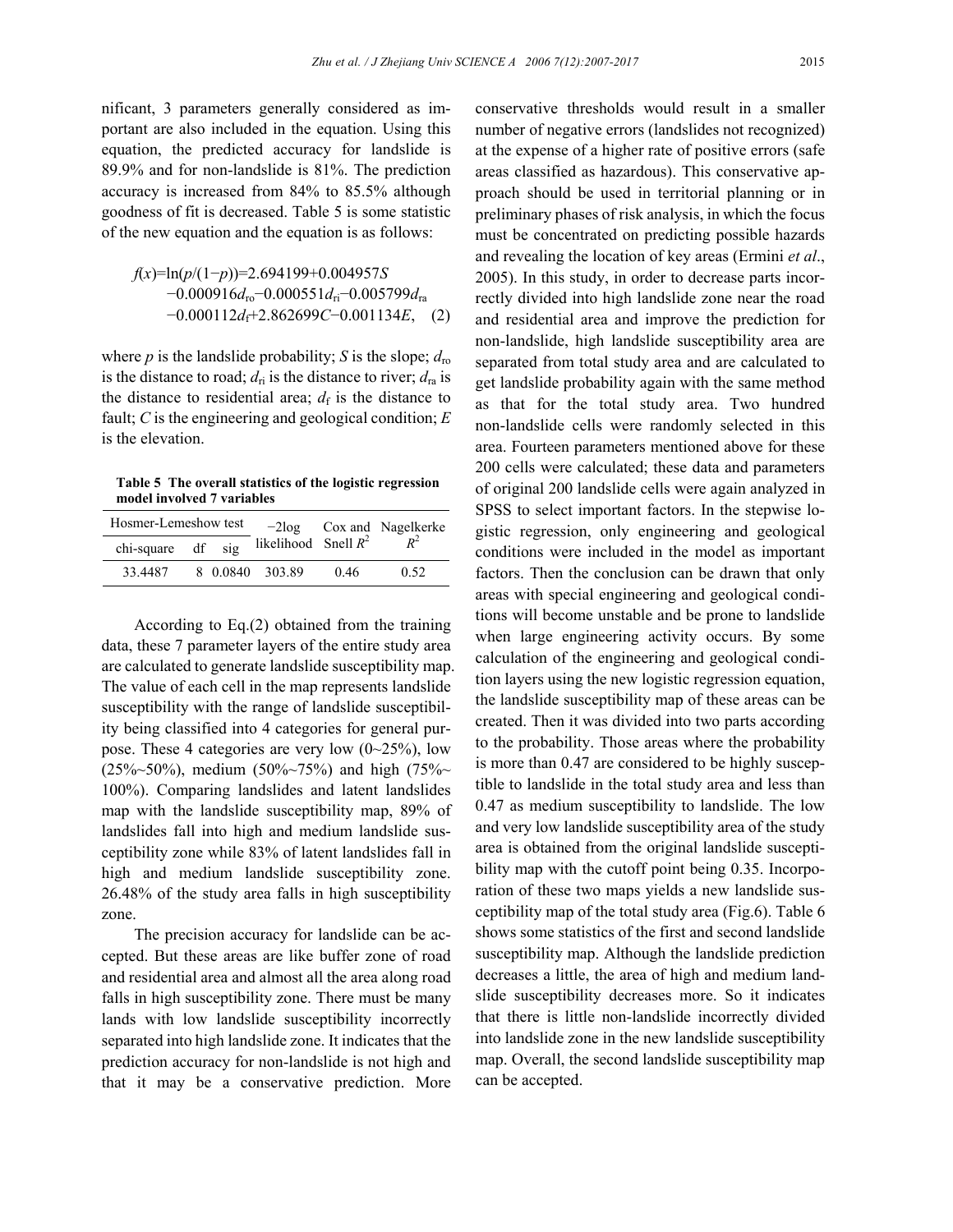| Susceptibility<br>levels | First landslide susceptibility map |               |                |         |                 | Second landslide susceptibility map |        |             |         |                 |
|--------------------------|------------------------------------|---------------|----------------|---------|-----------------|-------------------------------------|--------|-------------|---------|-----------------|
|                          | <b>PTA</b><br>$(\%)$               | PLC<br>$(\%)$ | PLLC<br>$(\%)$ | Ratio   |                 | <b>PTA</b>                          | PLC    | <i>PLLC</i> | Ratio   |                 |
|                          |                                    |               |                | PLC/PTA | <b>PLLC/PTA</b> | $(\%)$                              | $(\%)$ | $(\%)$      | PLC/PTA | <b>PLLC/PTA</b> |
| Very low                 | 59.84                              | 6.00          | 8.84           | 10.03   | 14.77           | 65.75                               | 00.    | 10.88       | 10.65   | 16.55           |
| Low                      | 13.68                              | 4.50          | 8.84           | 32.89   | 64.62           | 21 12                               | 22.50  | 23.13       | 106.53  | 109.52          |
| Medium                   | 13.35                              | 19.50         | 17.01          | 146.07  | 127.42          | 4.78                                | 7.50   | 14.29       | 156.90  | 298.95          |
| high                     | 13.13                              | 70.00         | 65.31          | 533.13  | 497.41          | 8.32                                | 63.00  | 51.70       | 757.21  | 621.39          |

**Table 6 Statistics of first and second landslide susceptibility map** 

*PTA*: percent in total area; *PLC*: percent in landslide cells; *PLLC*: percent in latent landslide cells



**Fig.6 Improved landslide susceptibility map of the study area**

#### **CONCLUSION**

In hazard management, landslide susceptibility map can help to prevent and manage hazard effectively. Nowadays, GIS tools exist for possible production of innovative landslide susceptibility maps. Many qualitative and quantitative techniques are useful for analyzing the relationship between landslides and their influencing parameters. In this study, logistic model regression model is used twice. First analyze the whole study area then high landslide susceptibility zone. The influencing parameters considered include elevation, aspect, slope, pro-curvature, plan-curvature, distance to road, distance to river, distance to residential area, distance to digging, distance to fault, distance to drainage line, engineering and geological conditions, soil type and land use type. Landslide densities were used to transform nominal variables to numeric variables.

Model statistics and coefficients were two results of logistic regression, which were useful for assessing the accuracy of the regression function and the role of parameters on landslide occurrence. The susceptibility map was another outcome of the regression process. In first logistic regression, elevation, the distance to road, residential area and river are main important factors for presence or absence of landslides of the total area. The first landslide susceptibility map was divided into 4 zones of landslide susceptibility, namely very low, low, medium and high. Eighty-nine percent landslide cells and 83% latent landslide cells were included in the high and medium susceptibility zone. But it is just a conservative method and the high prediction accuracy of landslide is at the expense of a higher rate of positive errors (safe areas classified as hazardous). So the second landslide probability prediction is calculated in high landslide probability zone in the first result map by logistic regression. In this logistic regression equation of high landslide susceptibility zone of first result map, only engineering and geological conditions were not removed. It indicates only land with unstable engineering and geological conditions is prone to landslide.

Then take these two logistic regression results into account to obtain a new landslide susceptibility map which greatly improves the result that large non-landslide area is incorrectly divided into high landslide susceptibility area.

On the whole, the logistic regression model based on GIS can effectively determine which parameter is most important to landslide and predict landslide susceptibility. But when the logistic regression model is used to predict landslide susceptibility,